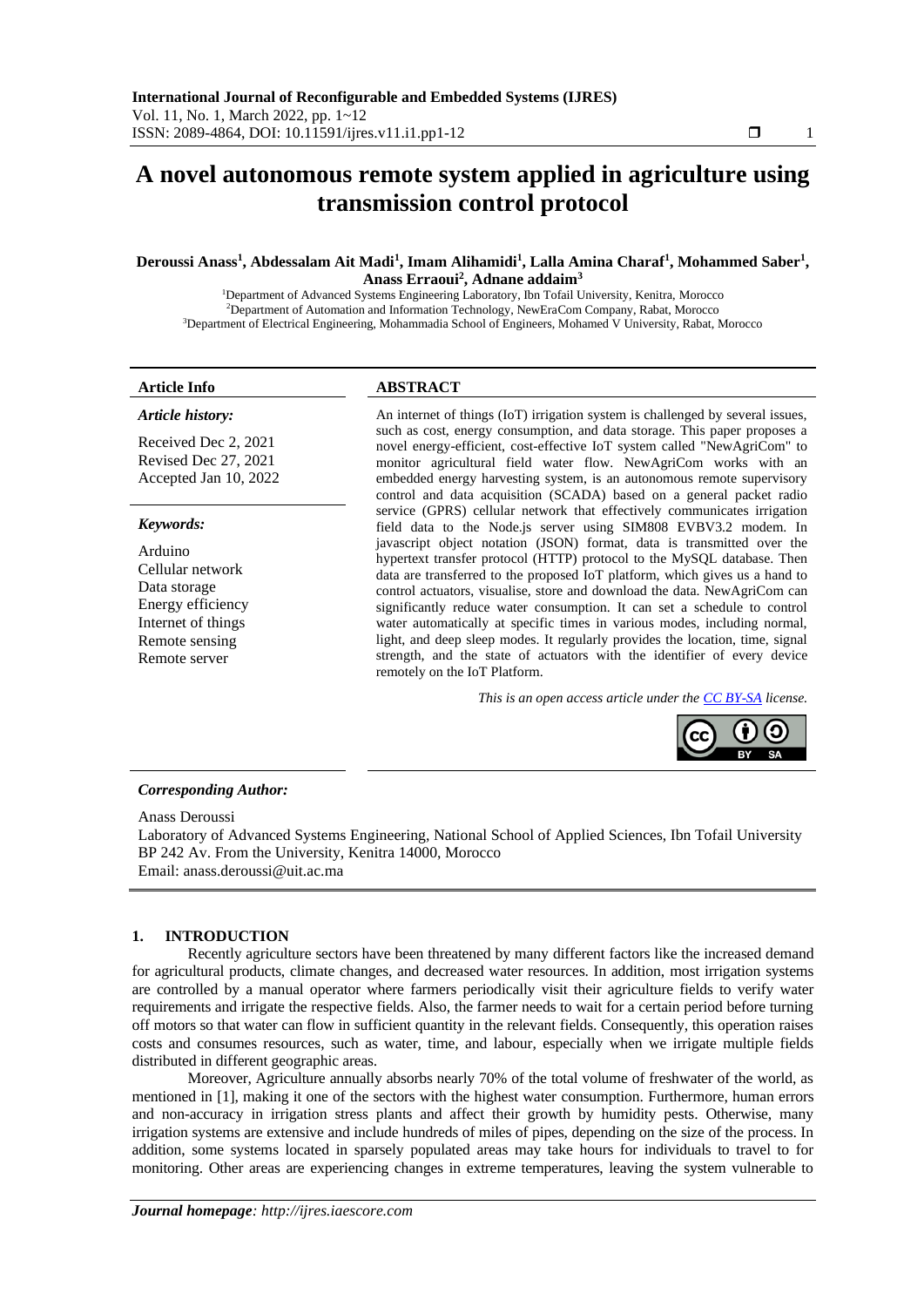To defeat the competition, eliminate these problems. At the same time, liberating workers to focus on real issues, increase food production, and conserve natural resources, supervisory control and data acquisition (SCADA) technology can be used in many ways with irrigation systems. First, it can trigger or shut off irrigation remotely in real-time. So, we can avoid wasting time and labor. Second, it can predict the frost temperature and crop watering to save sensitive plants. Third, it can use sensors to determine when to water and how much water to use to save water, reduce run-off, leaching, and reduce evaporation.

We can design a SCADA irrigation system that is straightforward or as complex as necessary for the area concerned. For small farms, radio-controlled irrigation systems are adequate. In contrast, cellularcontrolled irrigation systems that rely on cellular modems for real-time monitoring may better serve large-scale farms. In this context, this work aims to develop an energy-efficient, cost-effective autonomous SCADA irrigation IoT system that senses, transmits data to the customer, and controls the water flow remotely. So we can reduce and calculate water consumption and make the work much more manageable.

The main contributions of this proposed paper are: i) Build an autonomous low-cost internet of things (IoT) device [3]–[5] that contributes to solving the previously mentioned problems taking into account data processing, storage capacity, and data transfer; ii) Create an embedded energy harvesting system to balance energy consumption; iii) Build Node.js server that manages communication effectively in real-time between the NewAgriCom device and MySQL database using transmission control protocol (TCP) protocols; iv) Create a Stand-alone and MySQL Database to store and process data; v) Create an ease-of-use user interface to control and supervise the NewAgriCom device; vi) Exploit different solution software and hardware to increase the lifetime of the IoT device [6].

Throughout the rest, this paper has organised thoughts in the following way. Section 2 gives related works of IoT irrigation systems. In Section 3, we present the proposed IoT Architecture and its components. This section shows the prototype of the NewAgriCom device and the different components used in it. The energy consumption of NewAgriCom and our strategy to save their energy and its cost estimation are presented. After we also offer our approach to store data in a stand-alone and wireless datalogger. Other components used in the proposed IoT architecture, such as Node.js, MySQL, Nexmo representational state transfer (REST) application programming interface (API), communication protocol, are investigated. Furthermore, the proposed graphical user interface (GUI) is given here, used to present data and provide an interface to command and monitor the IoT device. Finally, Section 4 concludes this work.

# **2. RELATED WORK**

This section will present different types of linear and pivot irrigation systems [7] in which our NewAgriCom device can be used and some IoT irrigation systems. In irrigation, we can use linear or pivot irrigation types like spray, gravity, drip, micro-spray, flood, and variable rate irrigation (VRI) and make them more precise. Many solutions are proposed in the literature like:

Sprinkler/spray irrigation is a method to control watering similarly to rainfall. The water distributed through a network consists of pumps to pressurise the water, valves to control the water flow, pipes to distribute the water, and sprinklers to spray the water into the air to create an artificial rain [7], [8].

Drip irrigation is a micro-irrigation system that can save water and nutrients by allowing water to drip slowly to the roots of plants and minimise evaporation [3]. The drip irrigation system was designed for hilly and mountainous areas, often with terracing practice. The water is dripping on the soil at meagre rates (2–20 Litres/Hour, most commonly 3.5 L/H) from a small plastic pipeline system, so it only moistens the root zone plant in small quantities but more frequently. It is used to irrigate gardens and trees with a typical pressure range from 0.2 to 2 bars. This system is more efficient but implies more implementation costs [8], [9].

In the valley variable rate irrigation (VRI), the system allows for varying the rate of water applied across fields to suit the needs of crops, soil type, and farm operation. VRI is split into different types of technology to create a more focused approach to watering, save money and improve farms' operation and environment practice like variable individual sprinklers, VRI Zone, VRI Speed, and VRI- EAC [10].

The gravity-fed irrigation system [11] is a cheap, effective way to provide water for a smaller culture area. It would be particularly profitable if the area's climate could provide enough precipitation to systematically keep a reservoir filled using rainwater recovery techniques. The basic system is controlled either by hand or timer that controls the rate of watering.

An independent IoT system as part of the SCADA system is an innovative approach exploited in many applications such as irrigation. This system can control valves or pumps, maintenance equipment, storage data,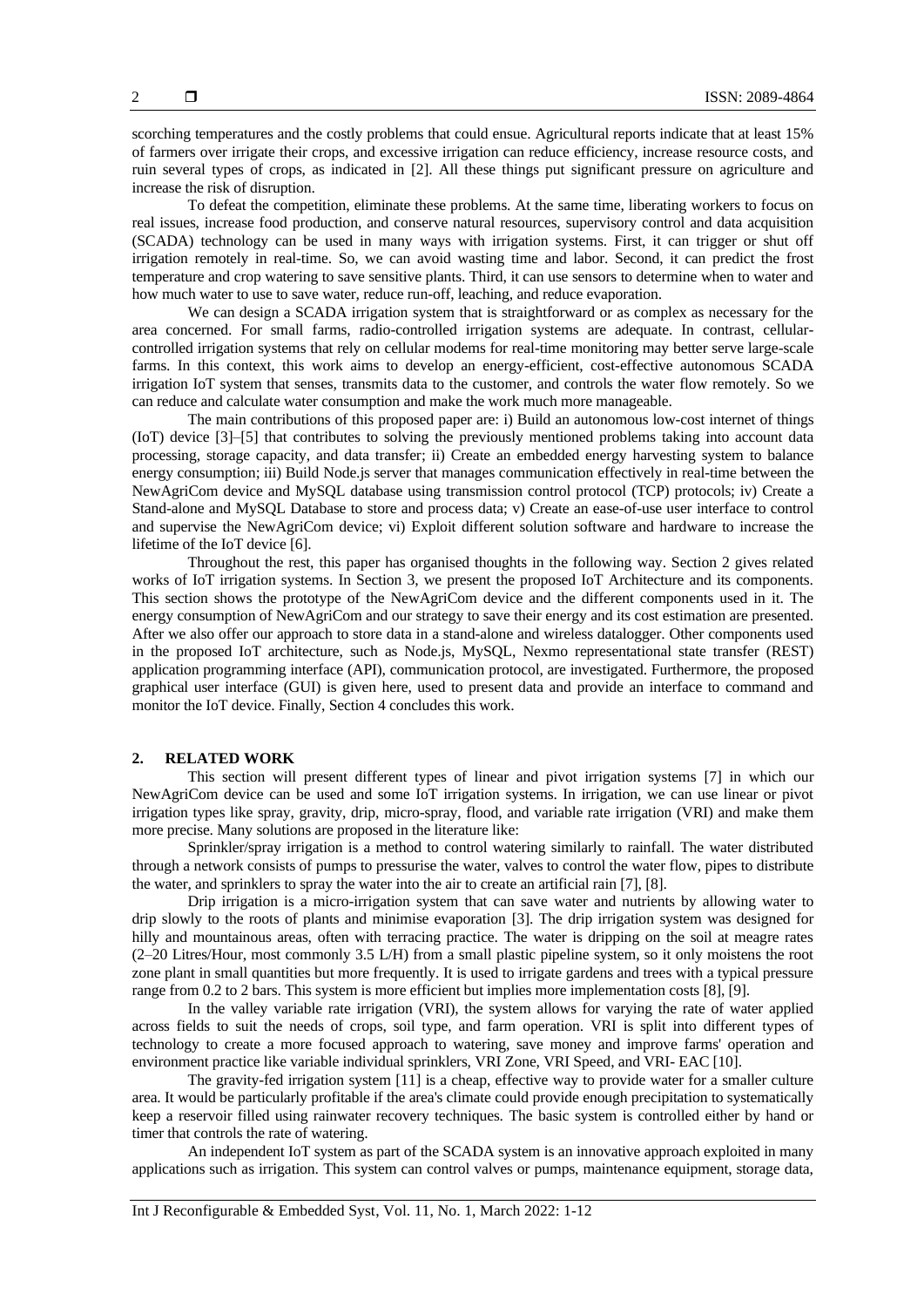display information such as positions, sensor measurements, and present historical data in liquid-crystal display (LCD) or GUI [12]. Recently, the SCADA system exploits new technologies that can ease the supervisory processes and automate solutions for energy-efficient and cost-effective irrigation systems. Among these technologies, the cellular irrigation system provides a wide range of benefits for water treatment and management [7], [13], where they interact with the physical environment through a pivot or linear irrigation equipment. We have a high variable in agriculture like soil infiltration rate, available water capacity, topography, precipitation, and current watering requirements. So, water is needed whenever necessary and only with the amount required by the soil at a specific time [7], [14]. Some works related to automated irrigation control, SCADA and IoT systems are briefly described to create an effective system.

Sahu and Behera in [4] focus on the automatic control of water, using a motor and selecting the direction in which water should flow in a pipe. A cost-effective prototype connects sensors/actuators to an Arduino UNO and sends sensors data to Raspberry, where data is processed. Then we can monitor the embedded system with a screen to see the current irrigation status and exploit data processed to decide whether it activates or deactivates irrigation. We can send short message service (SMS) or G-mail notifications to the user.

Khelifa *et al*. [15] propose a new strategy to optimise water consumption. Based on IoT and new communication technologies, developing remote control and monitoring irrigation system using wireless sensor network (WSN) to gather data and smart gateway with routing protocol RPL connects the Zigbee WSN with the internet via 4G long-term evolution (LTE).

Jyostsna Vanaja *et al*. [16] propose a prototype with a PIC16F877A-microcontroller, a Sim900 global system for mobile communications (GSM) module, and different sensors interfaced for temperature and soil moisture condition and the intruder detection monitoring by the Android Application that shows the temperature, humidity, moisture and the intruder detection.

Podder *et al*. [17] develop an intelligent aggrotech system to verify urban farming parameters based on ESP8266 NodeMCU, which is feasible if we have wireless fidelity (WIFI), which is impossible for most Agriculture applications, with different sensors interfaced but with a short coverage area. The data transmission from the system to a web server takes inefficient time.

Rao and Sridhar [18] propose a RaspberryPi based automatic irrigation system to improve the productivity of the crop at a low quantity of water based on temperature, the humidity of the soil, duration of sunshine per day and calculate the water quantity required for irrigation. However, in this research, the cost and energy are not taken into consideration.

In our project, we aim to create an IoT system to control and supervise the water consumption of every farmer. For that, our paper proposes and describes the design of an autonomous IoT SCADA irrigation system that takes several limitations of this situation into account. Include that each NewAgriCom device should be stand-alone in every aspect like energy and communication with the server and be placed in every field with cellular network access [15]. We consider constraints like complexity and resource that fit our needs; for that, we chose to work with Arduino Mega, unlike [4], [16], [18]. Further protection of our IoT devices during stormy weather like rain and sun, reliable communication with the GUI, and transmission of a low rate of data every minute over general packet radio service (GPRS) cellular network, for a long-distance, are taken into consideration.

# **3. PROPOSED NewAgriCom ARCHITECTURE**

Figure 1 illustrates the proposed NewAgriCom architecture based on a SCADA system and internet of things technology. In order to gather, transmit, store and present data, a variety of hardware/software and communication technologies are used, including:

- − NewAgriCom V0.0 telemetry device gathers data and controls the environment in real-time using sensors/actuators such as the Woltmann irrigation water pulse meter and valve solenoid latch.
- GPRS cellular network and TCP protocol: to create reliable communication data with Node.js server.
- − Node.js server: manage the communication between SQL database and NewAgriCom device V0.0.
- MySQL database that helps to store and process data.
- − Nexmo's REST API application for managing SMS communications
- − Apache hypertext transfer protocol (HTTP) server used to present data in IoT-based platform.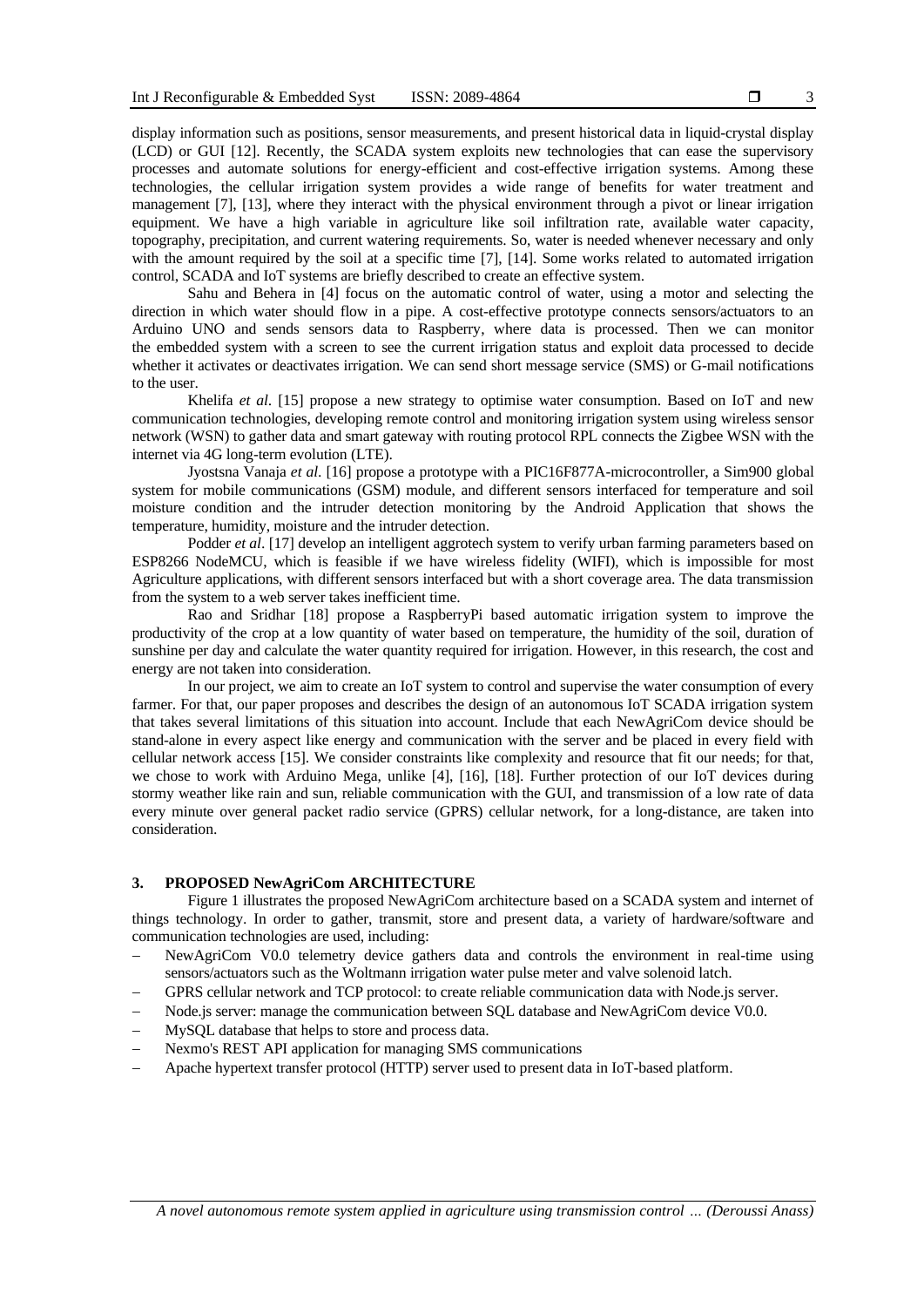

Figure 1. The global architecture of the proposed NewAgriCom based on an IoT system

#### **3.1. The NewAgriCom V0.0 IoT device**

The NewAgriCom telemetry device V0.0 is an embedded system that exploits actuators/sensors. It is based on the Arduino Mega microcontroller programmed in C/C++ language and other shields with other integrated circuits (ICs) to gather, process data, and control the environment.

Using the proposed NewAgriCom V0.0 device, water flows are monitored and controlled with minimal energy consumption and low cost. For that, actuators and sensors chosen here are characterised by low cost and energy consumption. To further reduce energy consumption, we exploit an embedded algorithm that interacts with the IoT system to control the sleep mode; furthermore, we use a solar panel to harvest energy.

NewAgriCom devices use SIM808 V3.2 to transmit data via TCP protocol over the GPRS network and send data to the Node.js server. As our precision irrigation application has to use the location of the NewAgriCom devices, we use SIM808 V2 to receive the global positioning system (GPS) location as well.

## **3.1.1. Materiel**

As mentioned in Figure 1, using our constrained embedded system [19], NewAgriCom V0.0 proposed device is connected to a solar panel to harvest energy, a latching solenoid valve actuator to control the water follows, and also a Woltmann irrigation water pulse sensor to calculate water consumption:

# **a. Solar panel**

The solar panel chosen is a 20 W/12V POLYCRISTALLIN, which presents the best performance/price ratio and charges the lead-acid battery. These solar panels produce more electricity than other panels during cloudless days because their blue colours allow them to absorb the sun's rays less than the black cells of a monocrystalline one, and therefore, they do not heat up.

#### **b. Solar charging controller**

This system includes a solar charging controller 10 A, 12v/24v PWM ,which is considered an automatic regulator for solar panels capable of automatically recognising 12v and 24v lead-acid batteries.

# **c. Woltmann irrigation water pulse meter**

The water pulse meter is connected to a Reed sensor as a passive pulsar. Designed as a potential free normally open contact by a serially integrated magnet within the counter, it closed automatically at frequency proportionally to the flow rate and opened itself automatically again. The typical pulse values are 100, 1000, and 10,000 L/Imp depending on meter size and mounting position. The Reed sensor does not need to be powered and is an ideal partner for additional electronic devices whose energy supply comes from a battery.

# **d. Latching solenoid valve**

The latching solenoid valve has the advantage of consuming power only when switching positions. On the other hand, the standard solenoid valves require continuous electrical power to keep the valve open. So, to control the valve solenoid latch, we use a very short impulsion, which is ideal for low power consumption, generates very little heat, prolongs battery life, and allows fast solar recharging.

#### **e. IP65 waterproof box**

Our prototype utilises the IP65 waterproof box as a means of highly protecting the proposed device from solid objects and increasing its waterproof protection.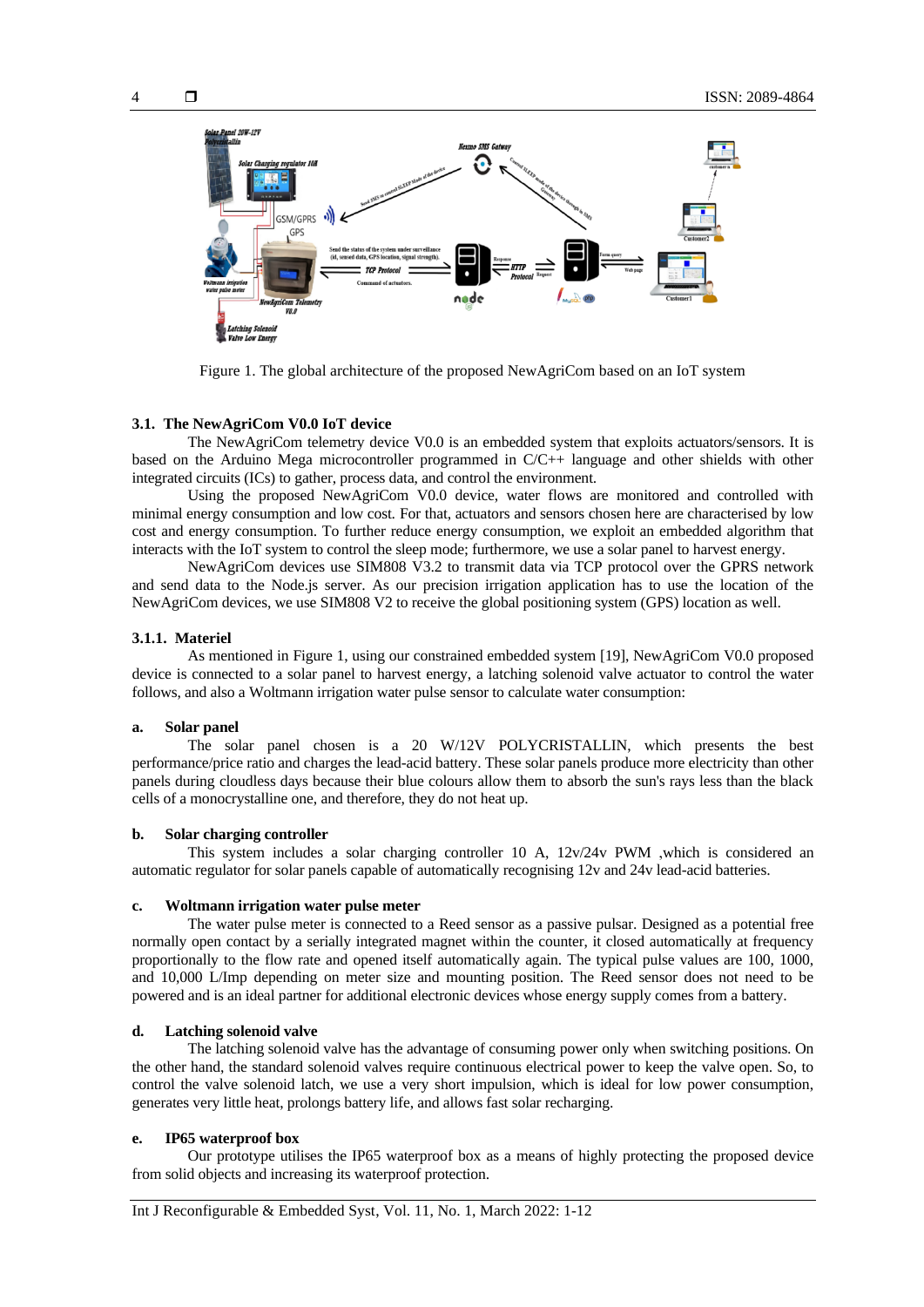The GPRS NewAgriCom V0.0 prototype was designed using Arduino Mega and SIM808 modem as a GSM/ and GPS hardware to manage data acquired from the environment and other components.

#### **3.1.2. Prototype**

GPS-based applications in precision farming are used for farm planning, field mapping, soil sampling, tractor guidance, crop scouting, variable rate applications, and yield mapping [20]. GPS allows farmers to work during low visibility field conditions such as rain, dust, fog, and darkness. In our prototype proposed in Figure 2, we aim to combine real-time data collection with accurate position information and create a reliable communication with the GUI that manipulates a large set of geospatial data. This prototype includes:

#### **a. Arduino Mega**

Our embedded code in the microcontroller exploits sensors/actuators to get environment data, SIM808 to have the GPS location, and store data in Secure digital (SD) card. Furthermore, the GPRS modem transmits this data to Node.js. this prototype requires us to work with static random access memory (SRAM) as small as 4 KB and relatively large Flash memory with enough digital and analogue ports. So we chose the Arduino Mega 2560 microcontroller [21].

# **b. Relays**

There are several ways to control valve solenoid latches. An H-bridge appears inexpensive and straightforward, but it does not provide galvanic isolation and generates electrical noise. An alternative solution is to use four relays to build a mechanical copy of the H-bridge, but this could cause damage to the power supply or the prototype circuit [5]. Nevertheless, the better solution would be to reverse polarity in two 5V DC relays. They control the valve solenoid latch to open and close with positive and negative impulsion, respectively, without risking a short circuit and spending extra money.



Figure 2. NewAgriCom prototype

# **c. SIM808 EVB V3.2**

The SIM808 V3.2 manufactured by SIMCom is a complete quad-band GPRS/GSM module that works on GSM 850 MHz, EGSM 900 MHz, DCS 1800 MHz, and PCS 1900 MHz, which integrates GPS technology for satellite navigation, GPRS coding schemes CS-1, CS-2, CS-3, and CS-4 GSM and Bluetooth engines and characterised by low power consumption. The compact design that integrates GPRS and GPS in a surface mount technology (SMT) package will significantly save time and cost for customers wishing to develop GPSenabled applications. In this module, SIMCOM enhanced AT cellular commands are used through a serial port to control the module [22].

#### **d. SD micro card**

Storing and retrieving data is one of the most critical parts of our project. Moreover, since the microcontroller electrically erasable programmable read-only memory (EEPROM) memory that kept information when the board is turned off is insufficient and has a limited life of erase/write cycles before it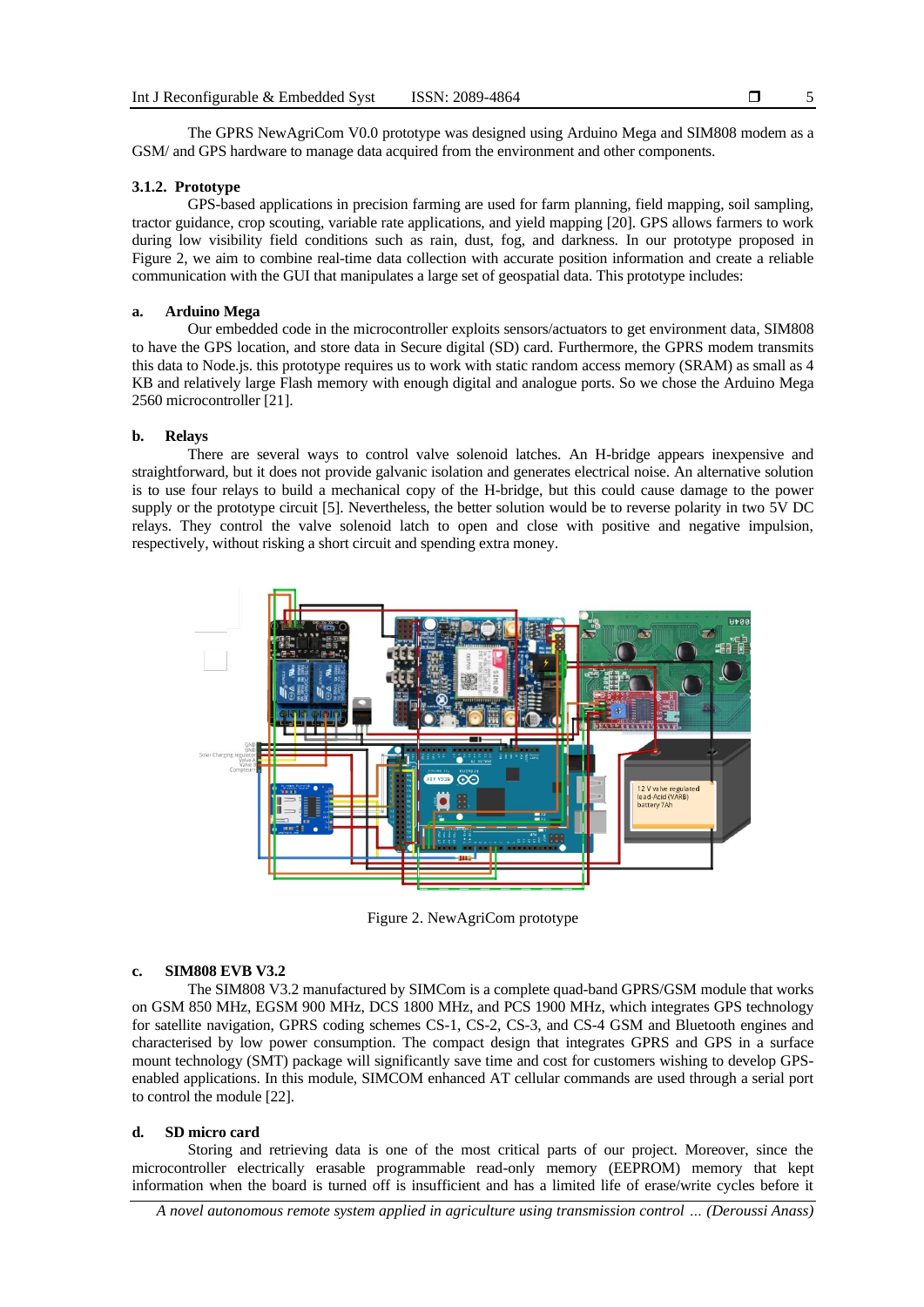becomes unstable, we use an SD micro card. For that, we exploit the serial peripheral interface (SPI) protocol to communicate with an SD memory card (max size: 16 GB) and write or read the information on it.

# **3.1.3. Energy harvesting**

Energy harvesting plays a vital role in increasing the lifetime of our NewAgriCom device [23]; for that, we use a 12v valve-regulated lead-acid (VARB) battery for power-efficient storage. VARBs are rechargeable batteries that utilise absorbent glass mat battery (AGM) with a much longer lifespan than conventional batteries to ensure the strength of solar panels or wind power equipment. A waterproof battery is more efficient than a traditional battery thanks to short connections; moreover, the components provide excellent voltage continuity and require low maintenance.

# **3.1.4. Power supply and energy consumption**

The Solar system integrated into our device harvests energy and fed SIM808 V3.2 with a 12V battery. The SIM808 provides the power supply to a voltage regulator L7809 that power Arduino Mega Vin with 9V. Likewise, it can power the LCD, SD card and control the relay with 5V. In order to estimate energy consumption for NewAgriCom embedded system, we model each component's energy behaviour in the system, both during active and sleep mode. To calculate total energy consumption is obtained by summing up the individual energy amounts of each component. The following are Some proposed solutions suggested in this work that can lead to energy efficiency:

- With a 9V power supply, the Arduino Mega has a power consumption of 73.19 mA, less than Arduino Uno with 98.43 mA. If we reduce the clock speed, the power consumption decreases to 61.76 mA, and if we use a low-power mode with a 9V power supply, we can achieve a current of 26.87 mA.
- With the embedded software in Arduino Mega, we can enable or disable the light sleep mode of SIM808 through SMS messages sent by GUI. Furthermore, to minimise the consumption, if the farmer does not consume water in real-time, we exploit the deep sleep mode of SIM808 and the low power mode of Arduino Mega.
- If the farm starts to consume water, a switch is triggered to exit to normal mode.
- − It can get in and out of the light sleep mode by sending an SMS *sleep* respectively *wakeup* messages. The light sleep activates the decrease of clock speed and deactivates the TCP communication, but it allows communication over SMS with the NewAgriCom device.

# **3.1.5. Cost analysis**

Controlling the agricultural environment with IoT irrigation devices typically requires costly equipment. Nevertheless, in this project, for the NewAgriCom development, we exploit low-priced hardware easily bought and implemented in Morocco. Table 1 shows the cost estimation of the hardware used in NewAgriCom V0.0. The cost range of the used hardware in NewAgriCom V0.0 is 40\$ to 50\$ approximatively, which is a meagre price comparison with other solutions implemented for irrigation monitoring.

| Component                         | Unit cost (USD) | <b>Ouantity</b> |
|-----------------------------------|-----------------|-----------------|
| Arduino Mega                      | \$7.39          |                 |
| SIM808V3.2                        | \$12.04         |                 |
| $LCD\ 20x4$                       | \$4.2           |                 |
| Two-relay module 5V               | \$0.58          |                 |
| SD reader module                  | \$0.33          |                 |
| regulator L7809                   | \$0.05          |                 |
| 12V valve regulated lead acid 7Ah | \$19            |                 |
| Micro SD card 32 GB               | \$0.99          |                 |
| Total                             | \$44.58         |                 |

Table 1. Approximation cost of the used hardware in NewAgriCom V0.0

# **3.1.6. Datalogging**

As mentioned in this research, we work with the Woltmann irrigation water pulse meter connected to the NewAgriCom device that checks the input state and counts pulses where the number corresponds to water consumption. After NewAgriCom stores data to a stand-alone data logger. Furthermore, when the user sends a scheduling irrigation plan, the NewAgriCom device saves data under a javascript object notation (JSON) file in the SD card as a stand-alone data logger. It compares that Data with the courante date. NewAgriCom executes the command ON/OFF to open/close the valve solenoid latch if the time in the command and the courant time are equal. So, our solution works with two types of data logging: standalone and wireless.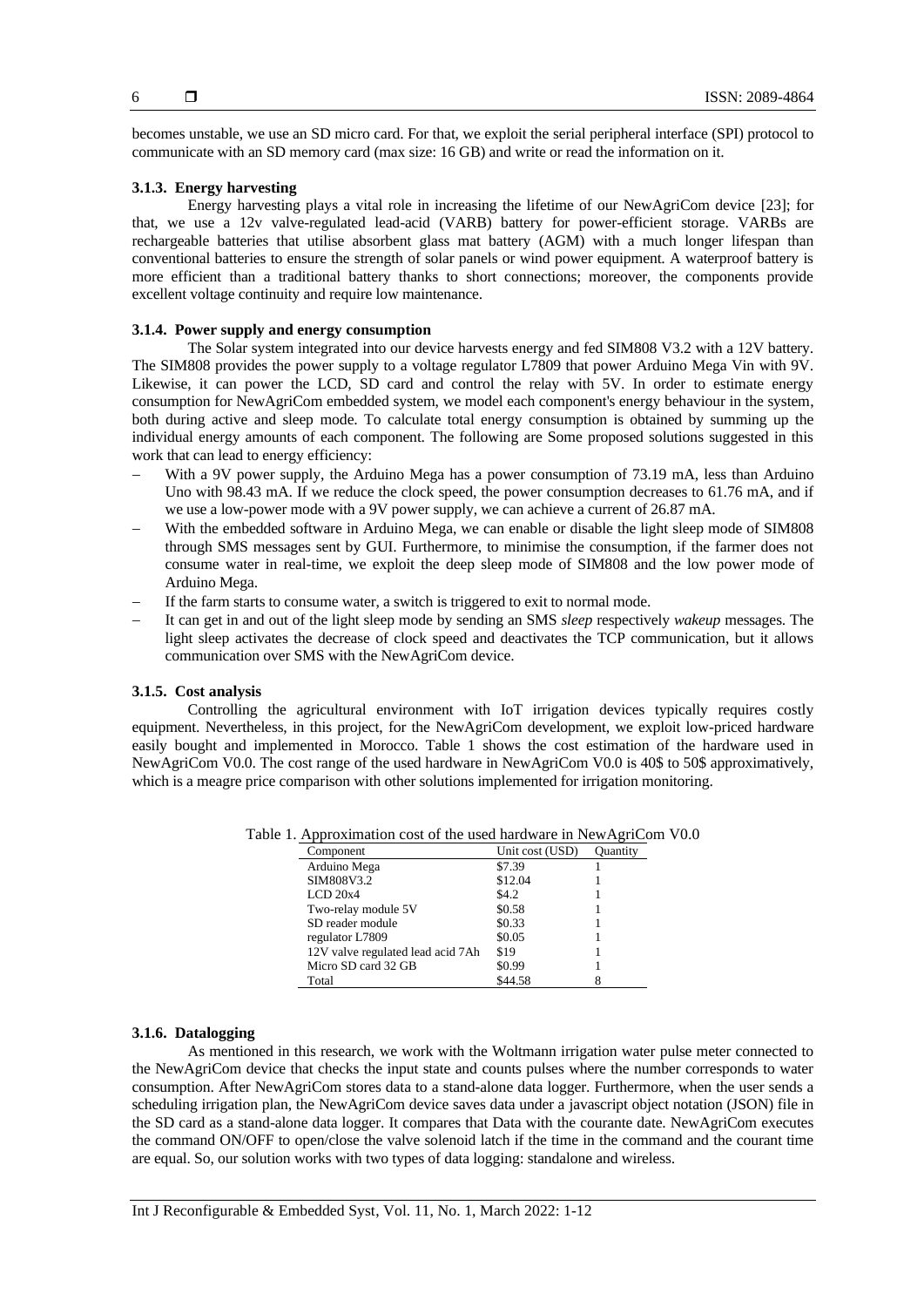- 7
- Standalone data logging: the remote terminal units read the data every minute of sensors and the data camming from the user and save them in JSON format. It can accumulate water consumption, with dates, signal quality, and scheduled commands sent by the user in an SD card integrated with our device.
- Wireless data logger: The IoT device sent the accumulated data in the stand-alone datalogger between the last TCP connection  $c_{t_{i-1}}$  and the actual connection  $c_{t_i}$  to Node.js, then Node.js send the data to the MySQL database over HTTP protocol.

# **3.2. Node.js**

Node.js server offers a free JavaScript runtime environment used to create an express API Gateway with [24] was exploited in our project to manage communication between MySQL Database and NewAgriCom in real-time. The data is transferred from NewAgriCom to MySQL Database through Node.js by publishing sensor data in JSON file form and sending the scheduled commands to NewAgriCom device over GPRS using TCP protocol to be executed according to the scheduled commands in real-time. Meanwhile, Node.js and MySQL communicated via HTTP.

#### **3.3. MySQL database**

A common aspect of all IoT implementations is that they use a considerable amount of data collected from IoT devices [25]. Consequently, we need a platform that can handle those data effectively with high availability and excellent performance.MySQL database platform is the best known and viable solution for a system that interacts with IoT. It is exceptionally secure and has a proven track record of handling the large amount of data generated by IoT devices, with high-performance flexibility and availability [26].

#### **3.4. Nexmo REST API application**

The proposed GUI should have the ability to access the NewAgriCom Device in normal and sleep mode remotely.

- The normal operation mode has different modes like GSM/GPRS SLEEP, GSM IDLE, GSM TALK, GPRS STANDBY, and GPRS DATA.
- In the sleep mode of SIM808V3.2, the current consumption is as low as 1.2 mA.

To save energy consumption, we can remotely enable or disable the GSM/GPRS sleep mode to reduce consumption to a minimal level. Where there is no on-air and no hardware interrupt, commutation is disabled to save energy consumption where the module still receives paging messages and SMS. For that, the proposed solution used here is to command the operation mode of the device with SMS messages to make the device in wake up/sleep mode. In this case, to manage the sleep mode using SMS messaging, we based on Nexmo REST API getaway [27]. This one allows us to send and receive text messages to users around the globe through simple RESTful APIs.

Note: we choose SMS communication because it is the only solution usable if the NewaAgriComv0.0 is in sleep mode where the GPRS communication is inactive.

#### **3.5. Apache server**

With Apache HTTP server, we can execute a script developed with hypertext preprocessor (PHP), a server-side scripting language. PHP allows communication with MySQL database; It is needed in a web application stack to deliver web content and create the foundations of our IoT dashboard.

# **3.6. Communication**

## **3.6.1. TCP over GPRS**

To transmit data with an embedded system, we shall know if we need to transfer a significant amount of data; if yes, we can use light fidelity (LIFI) or WIFI. If not, we should know about the range of wireless signals that we need. If the coverage is short, we can exploit radio frequency identification (RFID), classic Bluetooth with low latency, or Bluetooth low energy (LE) with Low-power applications. We can use the ZigBee protocol if we need a more extended range despite reducing the data rate. Regarding long-range communication, two solutions available are long range (LoRa) protocol in rural areas and cellular networks in urban areas.

In this proposed work, we use GPRS cellular network because our proposed NewAgriCom was installed in a field located in an urban area and transmitted a low data rate. To do that, the NewAgriCom V0.0 device collects data and transmits it with TCP protocol over GPRS by using the SIM808 under single connection non-transparent mode that supports TCP client, TCP server. So, if we choose TCP Server for each NewAgriCom device, we should have a fixed internet protocol (IP) address and a private access point name (APN) from the internet service provider to elaborate TCP connection. This solution will increase the cost of the proposed NewAgriCom device. That is why in our application, we choose to work with TCP Client connection.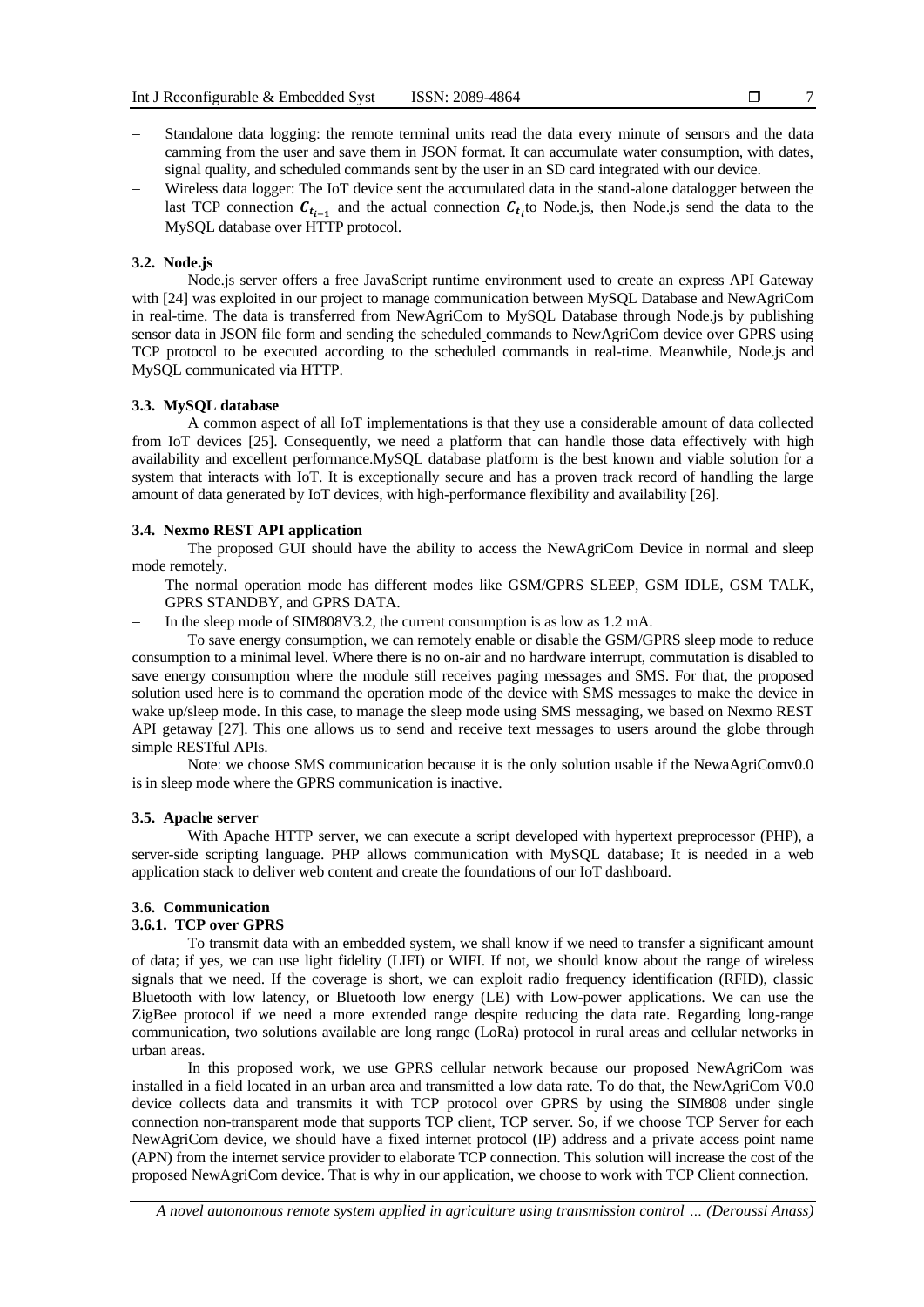To realise this TCP connection, we connect the NewAgriCom device to the GPRS network then we activate the wireless connection. After that, we establish a TCP connection between the NewAgriCom device and Node.js using the IP address and the port number of the Node.js server. If the connection is established successfully, we get a response "CONNECTED OK," then send data. If data is sent successfully, it will respond "SEND OK" [28]–[30]. The connection through the TCP tunnel remains open to transmit data. If data is coming from the Node.js server, the NewAgriCom receives it automatically. After that, the TCP connection is closed, and wireless communication is disconnected.

In this proposed work, we open a new TCP tunnel every minute to check whether the server Node.js works correctly and if the user is connected to the platform. If so, we transmit data over GPRS to the Node.js server, which manages communication between the monitoring website and the NewAgriCom device. Note: we chose the TCP protocol because we need reliable communication in our application.

# **3.6.2. HTTP**

We save data in JSON file with Node.js, and then we transmit it over HTTP protocol to upload it in MySQL database. And then, we use the HTTP methods to exploit this data in our proposed dashboard.

# **3.7. Graphical user interfaces**

For IoT applications, graphical user interfaces (GUIs) focus on interconnecting end users (EUs) to physical devices called "things." Such things communicate with users to provide services like device management, data collection, processing, and visualisation. The most common drawback of the use of GUIs is complexity. That is why the "ease of use" aspect will be taken into account. Indeed, the proposed NewAgriCom GUI is developed with PHP by using the Laravel and Vue.js frameworks. After login, each user could access their owned devices identified on the map, shown in Figure 3, by their location coordinates and the ID and choose the device to monitor.



Figure 3. GUI map

After that, using the dashboard illustrated in Figure 4, each user can monitor and know the last communication with the NewAgriCom device chosen, GPRS signal strength, consumption for each month, and each day. As well as control the sleep mode and can change the typical pulse value according to the Woltmann irrigation water pulse sensor that we have.

In the Billing GUI illustrated in Figure 5, after choosing the concerned device, the user can access, visualise, and download All data collected in PDF, CSV, or Excel. Figure 6 illustrates the GUI That We use to schedule irrigation by setting the device id and time to start/stop irrigation at whatever time we need. However, the system experiences some limitations. Like it works just in the area with GPRS coverage and with direct visibility to the sky. The maximum frequency of data transfer is one transfer for each minute from/ to the Node.js server.

8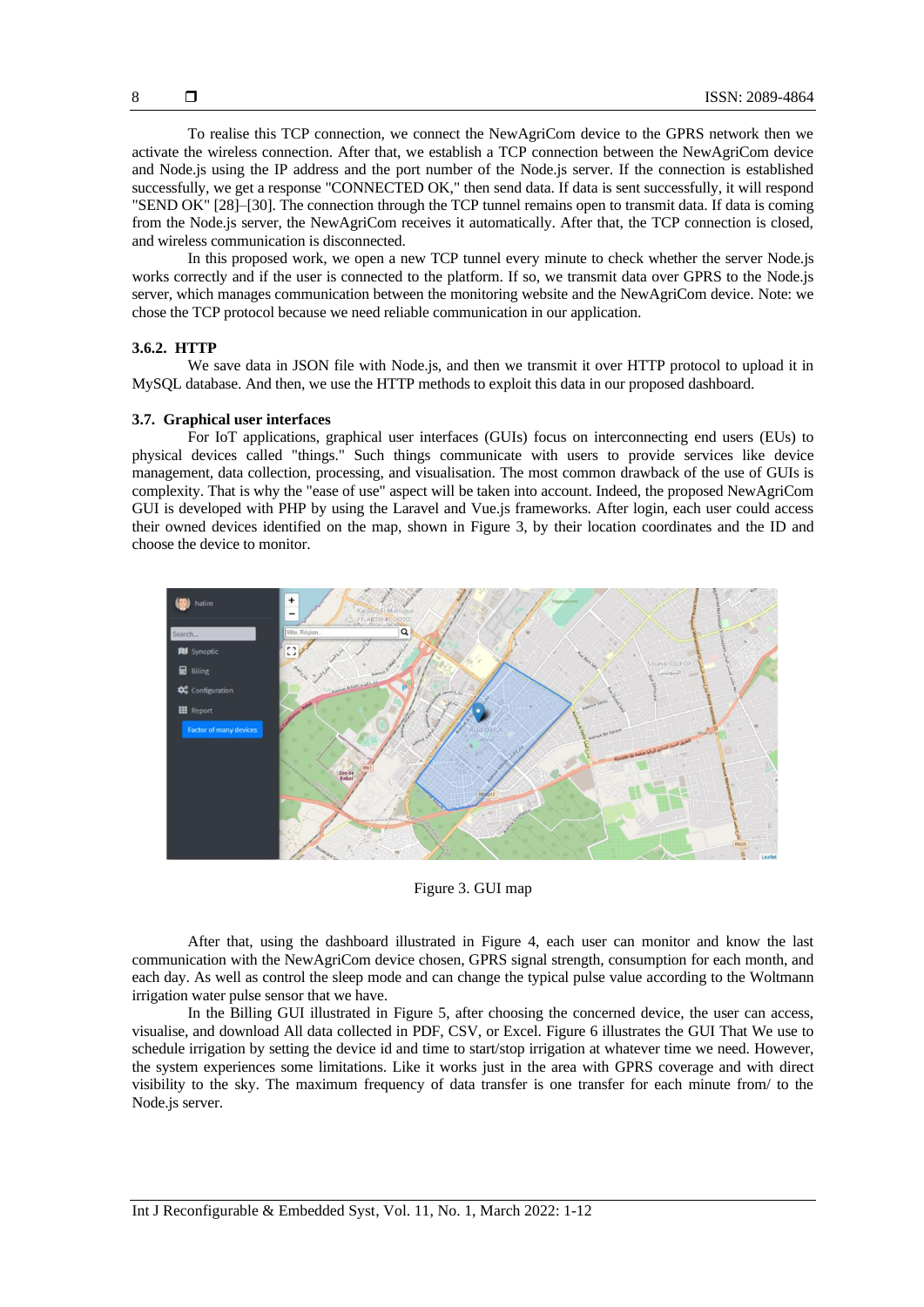|  | ISSN: 2089-4864 |
|--|-----------------|
|--|-----------------|

| hatim                                                   | A <sub>5</sub>                                | ÷<br>Modifier<br>Factor: 3     | <b>∲</b> Wake up<br><b>少</b> Sleep         |
|---------------------------------------------------------|-----------------------------------------------|--------------------------------|--------------------------------------------|
| <b>III</b> Synoptic<br><b>B</b> Biling<br>Configuration | 2020-11-16 15:29:26<br>Dernière communication | 77.00%<br>Couverture de signal | 96021Litres<br>Dernière consommation d'eau |
| <b>III</b> Report<br>Factor of many devices             | LLL Consommation d'eau<br>4,000,000           |                                | Ξ                                          |
|                                                         | 3,500,000<br>3,000,000                        |                                |                                            |
|                                                         | 2,500,000                                     |                                |                                            |
|                                                         | 2,000,000<br><b>Trial Version</b>             | Nov 16 2020 01:00              | Carwas IS.com                              |





Figure 5. Billing





# **4. CONCLUSION AND FUTURE WORK**

This paper aims to demonstrate how to develop an autonomous remote SCADA based on a cellular IoT system applied in the agricultural field. Specially to monitor and control water flow for irrigation. The measured values like water consumption, location, signal strength, device ID are stored in a stand-alone data logger in JSON format. Then transmitted through SIM808 GSM/GPRS modem to Node.js through an algorithm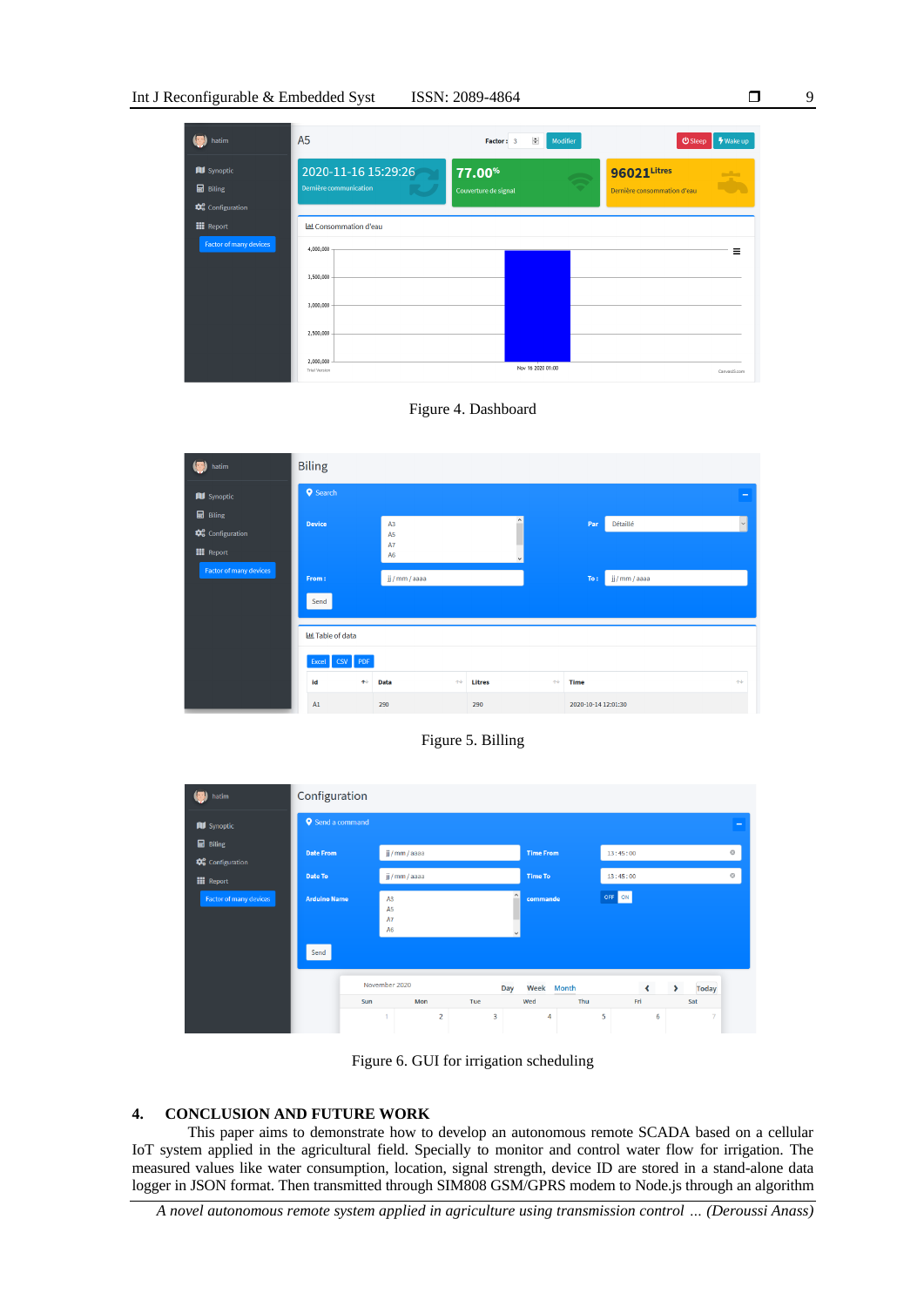that exploits TCP protocol, then Node.js sends to MySQL database to analyze and communicate data with the GUI used by farmers. Furthermore, the proposed IoT system allows us to create scheduling irrigation based on ease of use GUIs that send control data to the Node.js server. The use of embedded solar panels for powering the NewAgriCom station and algorithms to control the power mode leads to balancing the NewAgriCom energy consumption.

A comprehensive set of observations and experiments support the proposal's effectiveness as a complete IoT solution for irrigation. A system like this in the field could improve the energy consumption of the IoT system. In addition, a completely automated irrigation system would provide data in real-time about water consumption in each field, which will help farmers make the right decisions.

For our future perspectives, we think the next version of NewAgriCom will incorporate artificial intelligence (AI) to understand the plants' environment in order to optimize water and energy consumption. Moreover, we can use a NoSQL database for large volumes of data at high speed and create a WSN to monitor each crop.

# **ACKNOWLEDGEMENTS**

The authors wish to express their appreciation for the support extended by the national school of applied science and the NewEraCom company, which was responsible for the successful qualification of the SCADA based on the IoT system presented in this paper.

#### **REFERENCES**

- [1] A. Singh, "Poor quality water utilization for agricultural production: An environmental perspective," *Land Use Policy*, vol. 43, pp. 259–262, Feb. 2015, doi: 10.1016/j.landusepol.2014.11.015.
- [2] S. Katyara, M. A. Shah, S. Zardari, B. S. Chowdhry, and W. Kumar, "WSN based smart control and remote field monitoring of Pakistan's irrigation system using SCADA applications," *Wireless Personal Communications*, vol. 95, no. 2, pp. 491–504, Jul. 2017, doi: 10.1007/s11277-016-3905-5.
- [3] P. Placidi, R. Morbidelli, D. Fortunati, N. Papini, F. Gobbi, and A. Scorzoni, "Monitoring soil and ambient parameters in the IoT precision agriculture scenario: an original modeling approach dedicated to low-cost soil water content sensors," *Sensors*, vol. 21, no. 15, p. 5110, Jul. 2021, doi: 10.3390/s21155110.
- [4] C. Kumar Sahu and P. Behera, "A low cost smart irrigation control system," in *2015 2nd International Conference on Electronics and Communication Systems (ICECS)*, Feb. 2015, pp. 1146–1152, doi: 10.1109/ECS.2015.7124763.
- [5] R. K. Kodali and B. S. Sarjerao, "A low cost smart irrigation system using MQTT protocol," in *2017 IEEE Region 10 Symposium (TENSYMP)*, Jul. 2017, pp. 1–5, doi: 10.1109/TENCONSpring.2017.8070095.
- [6] H. Agrawal, R. Dhall, K. S. S. Iyer, and V. Chetlapalli, "An improved energy efficient system for IoT enabled precision agriculture," *Journal of Ambient Intelligence and Humanized Computing*, vol. 11, no. 6, pp. 2337–2348, Jun. 2020, doi: 10.1007/s12652-019-01359-2.
- [7] C. M. Balaceanu, I. Marcu, and G. Suciu, "Telemetry system for smart agriculture," in *Lecture Notes in Business Information Processing*, vol. 373 LNBIP, 2019, pp. 573–584.
- [8] N. Kaewmard and S. Saiyod, "Sensor data collection and irrigation control on vegetable crop using smart phone and wireless sensor networks for smart farm," in *2014 IEEE Conference on Wireless Sensors (ICWiSE)*, Oct. 2014, pp. 106–112, doi: 10.1109/ICWISE.2014.7042670.
- [9] M. Valipour *et al.*, "Agricultural water management in the world during past half century," *Archives of Agronomy and Soil Science*, vol. 61, no. 5, pp. 657–678, May 2015, doi: 10.1080/03650340.2014.944903.
- [10] C. Cambra, S. Sendra, J. Lloret, and L. Garcia, "An IoT service-oriented system for agriculture monitoring," in *2017 IEEE International Conference on Communications (ICC)*, May 2017, pp. 1–6, doi: 10.1109/ICC.2017.7996640.
- [11] P. R. Bhatnagar and R. C. Srivastava, "Gravity-fed drip irrigation system for hilly terraces of the northwest Himalayas," *Irrigation Science*, vol. 21, no. 4, pp. 151–157, Jan. 2003, doi: 10.1007/s00271-002-0058-y.
- [12] M. Gogoi, L. I. P. Ray, S. Swami, K. Kant, and N. K. Meena, "Performance of potato variety Kufri Megha under different irrigation scheduling and date of planting at North Eastern Indian mid hills," *Journal of Environmental Biology*, vol. 41, no. 6, pp. 1605–1610, Nov. 2020, doi: 10.22438/jeb/41/6/SI-225.
- [13] B. S. Chowdhury and N. Raghukiran, "Autonomous sprinkler system with internet of things," *International Journal of Applied Engineering Research*, vol. 12, no. 16, pp. 5430–5432, 2017.
- [14] K. Muruganandam and U. Chauhan, "Soil moisture sensor nodes in IoT-based drip irrigation system for water conservation," in *Internet of Things*, 2021, pp. 195–205.
- [15] B. Khelifa, D. Amel, B. Amel, C. Mohamed, and B. Tarek, "Smart irrigation using internet of things," in *2015 Fourth International Conference on Future Generation Communication Technology (FGCT)*, Jul. 2015, pp. 1–6, doi: 10.1109/FGCT.2015.7300252.
- [16] K. Jyostsna Vanaja, A. Suresh, S. Srilatha, K. V. Kumar, and M. Bharath, "IoT based agriculture system using NodeMCU," *International Research Journal of Engineering and Technology*, vol. 5, no. 3, pp. 3025–3028, 2018.
- [17] A. K. Podder *et al.*, "IoT based smart agrotech system for verification of Urban farming parameters," *Microprocessors and Microsystems*, vol. 82, p. 104025, Apr. 2021, doi: 10.1016/j.micpro.2021.104025.
- [18] R. N. Rao and B. Sridhar, "IoT based smart crop-field monitoring and automation irrigation system," in *2018 2nd International Conference on Inventive Systems and Control (ICISC)*, Jan. 2018, pp. 478–483, doi: 10.1109/ICISC.2018.8399118.
- [19] J. Park and H. Yoe, "Greenhouse environment monitoring and control system using CoAP," in *The 14th International Conference on Virtual Learning ICVL 2019*, May 2015, pp. 168–172, doi: 10.14257/astl.2015.95.32.
- [20] K. Sood, S. Singh, R. S. Rana, A. Rana, V. Kalia, and A. Kaushal, "Application of GIS in precision agriculture," *National Seminar on "Precision Farming technologies for high Himalayas,"* pp. 4–5, 2015, doi: 10.13140/RG.2.1.2221.3368.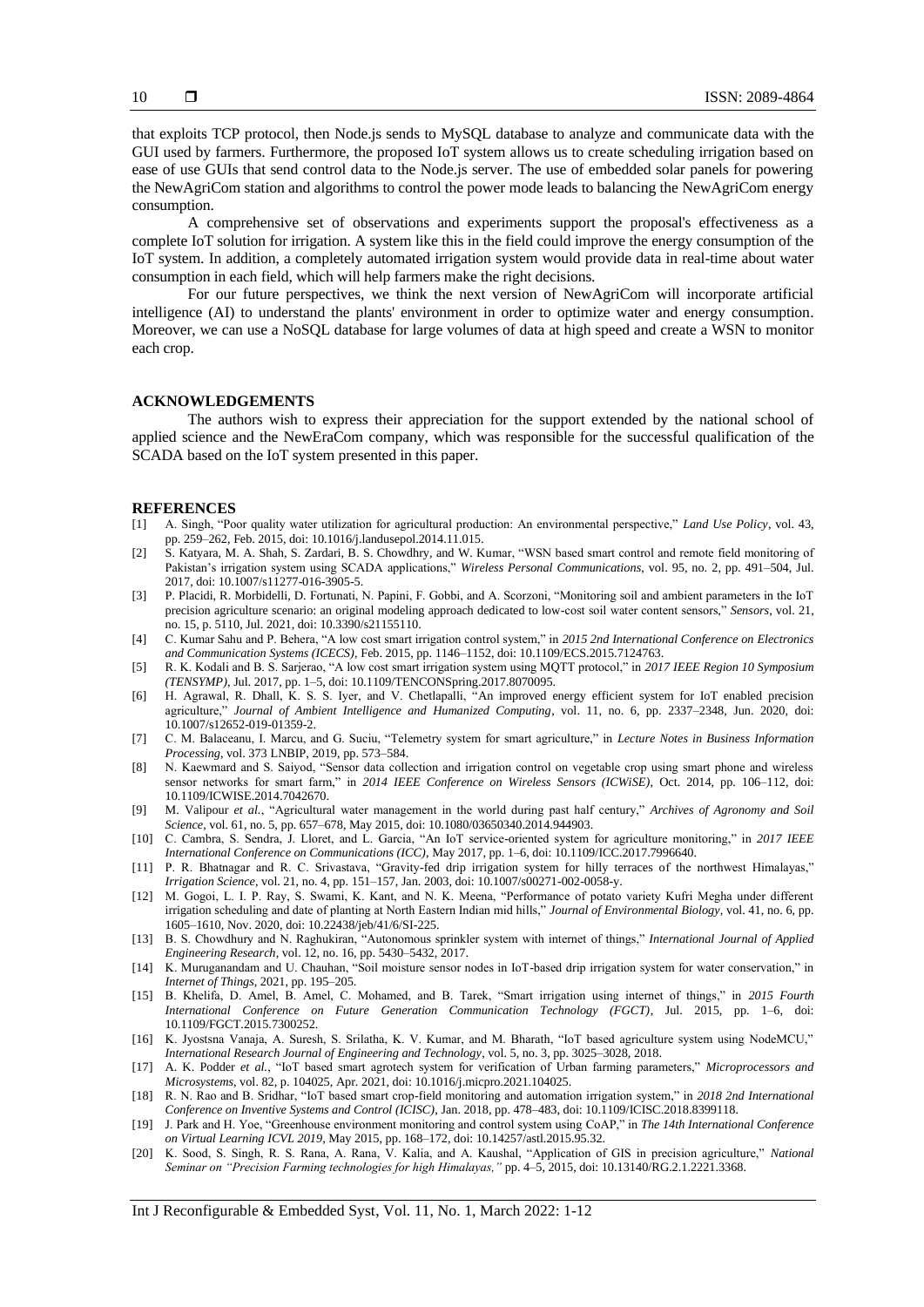- [21] O. E. Amestica, P. E. Melin, C. R. Duran-Faundez, and G. R. Lagos, "An experimental comparison of Arduino IDE compatible platforms for digital control and data acquisition applications," in *2019 IEEE CHILEAN Conference on Electrical, Electronics Engineering, Information and Communication Technologies (CHILECON)*, Nov. 2019, pp. 1–6, 10.1109/CHILECON47746.2019.8986865.
- [22] U. Bharavi and R. M. Sukesh, "Design and development of GSM and GPS tracking module," in *2017 2nd IEEE International Conference on Recent Trends in Electronics, Information & Communication Technology (RTEICT)*, May 2017, vol. 2018-Janua, pp. 283–288, doi: 10.1109/RTEICT.2017.8256602.
- [23] H. Elahi, K. Munir, M. Eugeni, S. Atek, and P. Gaudenzi, "Energy harvesting towards self-powered IoT devices," *Energies*, vol. 13, no. 21, p. 5528, Oct. 2020, doi: 10.3390/en13215528.
- [24] A. Deroussi, A. A. I. T. MADI, A. ADDAIM, and A. Erraoui, "New scalable smart telemetry for industrial systems: IoT solutions," in *2018 International Conference on Electronics, Control, Optimization and Computer Science (ICECOCS)*, Dec. 2018, pp. 1–4, doi: 10.1109/ICECOCS.2018.8610510.
- [25] R. Kiruthika and A. Umamakeswari, "Low cost pollution control and air quality monitoring system using Raspberry Pi for Internet of Things," in *2017 International Conference on Energy, Communication, Data Analytics and Soft Computing (ICECDS)*, Aug. 2017, pp. 2319–2326, doi: 10.1109/ICECDS.2017.8389867.
- [26] C. Bell, *MySQL for the Internet of Things*. Berkeley, CA: Apress, 2016.
- [27] C.-Y. Wang, C.-Y. You, F.-H. Hsu, C.-H. Lee, C.-H. Liu, and Y. Zhuang, "SMS Observer: A dynamic mechanism to analyze the behavior of SMS-based malware," *Journal of Parallel and Distributed Computing*, vol. 156, pp. 25–37, Oct. 2021, doi: 10.1016/j.jpdc.2021.05.004.
- [28] "SIM808 | SIMCom | smart machines, smart decision | simcom.ee.".
- [29] "SIM800 Series\_TCPIP\_Application Note." Shanghai SIMCom Wireless Solutions Ltd., 2013.
- [30] "SIM808\_Hardware\_Design\_V1.00." Shanghai SIMCom Wireless Solutions Ltd., 2014.

#### **BIOGRAPHIES OF AUTHORS**



**DeroussiAnass<sup><b>D** [x]</sub> SC P Deroussi Anass received his master's diploma 2018 in Networks</sup> and Telecommunications Systems from the National School of Applied Sciences of Kenitra at Ibn Tofail University Kenitra (ENSAK), Morocco. Currently a Ph.D. student and associate member of Advanced Systems Engineering (ASE) Laboratory from Ibn Tofail University. From 2020 to 2021, he was employed at NewEraCom Rabat Morocco as an Embedded system engineer in collaboration with ENSAK to create a Supervision and Control System Scada as part of doctoral research in Rabat, Morocco. Current research interests include creating an intelligent self-care IoT for indoor plants in collaboration with a Start-up. His main interests are the Internet of Things "IoT", artificial intelligence "AI," and the world of embedded systems. He can be contacted at email: anass.deroussi@uit.ac.ma.



**Abdessalam Ait Madi <b>ID H**e was born in Morocco. He received the teaching engineering degree in electronics from the ENSET of Mohammedia. He received the Master and Ph.D. degrees from the Faculty of Sciences and Technologies from the Sidi Mohamed Ben Abdellah University of Fez in Morocco. He received the Habilitation degree from the Faculty of Sciences of ibn Tofail University. He is an Associate Professor at the National School of Applied Sciences of ibn Tofail University in Kenitra, Morocco. He can be contacted at email: abdessalam.aitmadi@uit.ac.ma.



**Imam Alihamidi <sup>in</sup>s a** Comorian, and he is currently a third-year Ph.D. student at the Ibn Tofail University of Kenitra, Morocco. His main research interest centres on the architectures IOT for the e-health field. He obtained his engineering degree in Telecommunications Systems Engineering at the National School of Applied Sciences of Kenitra. He can be contacted at email: imam.alihamidi@uit.ac.ma.